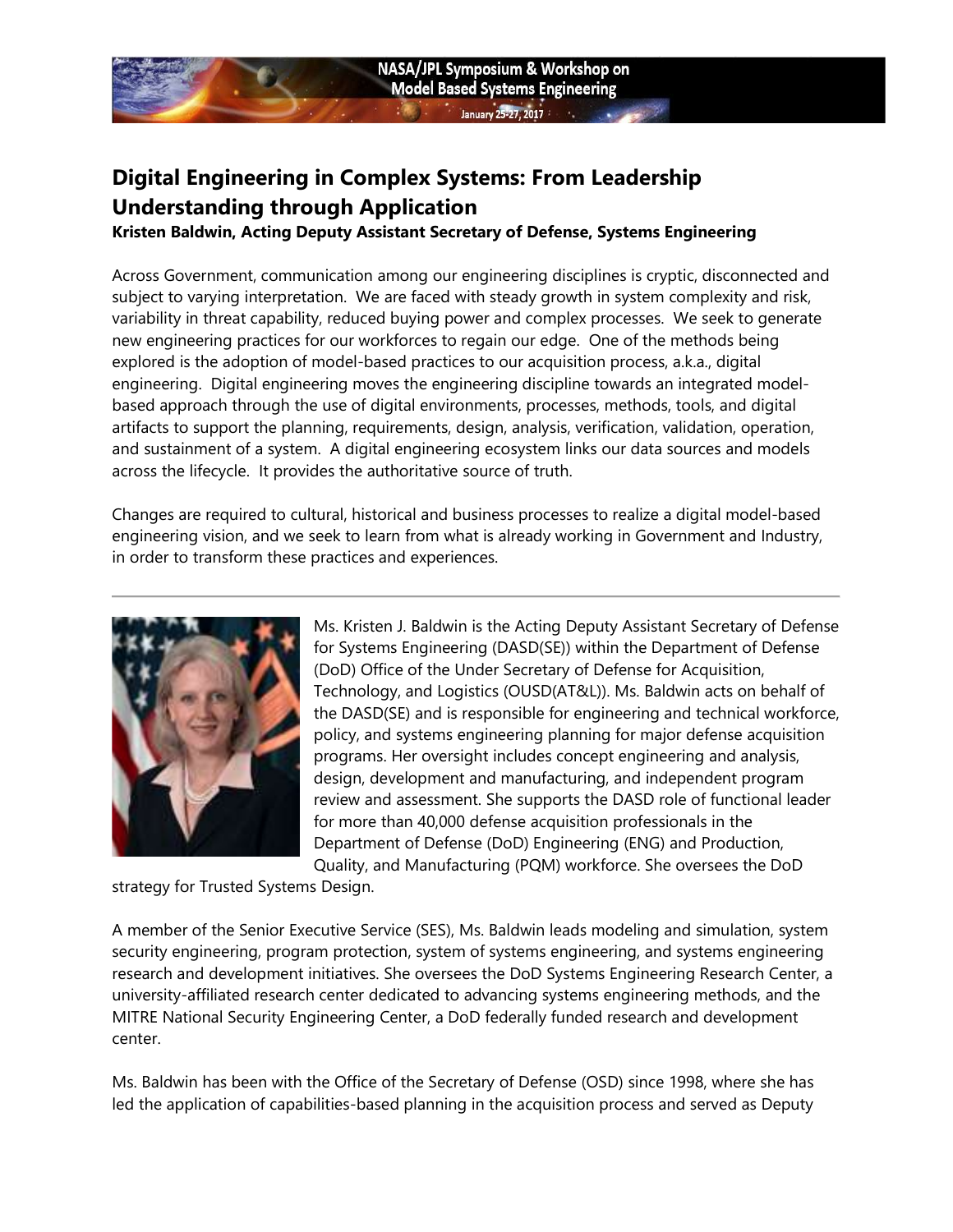### NASA/JPL Symposium & Workshop on **Model Based Systems Engineering** January 25-27, 2017

Director, Software Engineering and System Assurance. Before working with OSD, Ms. Baldwin served as a science and technology advisor in the Army's Office of the Deputy Chief of Staff for Operations and Plans. Ms. Baldwin began her career at the U.S. Army's Armament Research, Development, and Engineering Center, Picatinny Arsenal. Ms. Baldwin was a recipient of the Meritorious Presidential Rank award in 2014, in recognition of exemplary service. Ms. Baldwin received a Bachelor of Science degree in Mechanical Engineering from Virginia Tech and a Master of Science degree in Systems Management from the Florida Institute of Technology.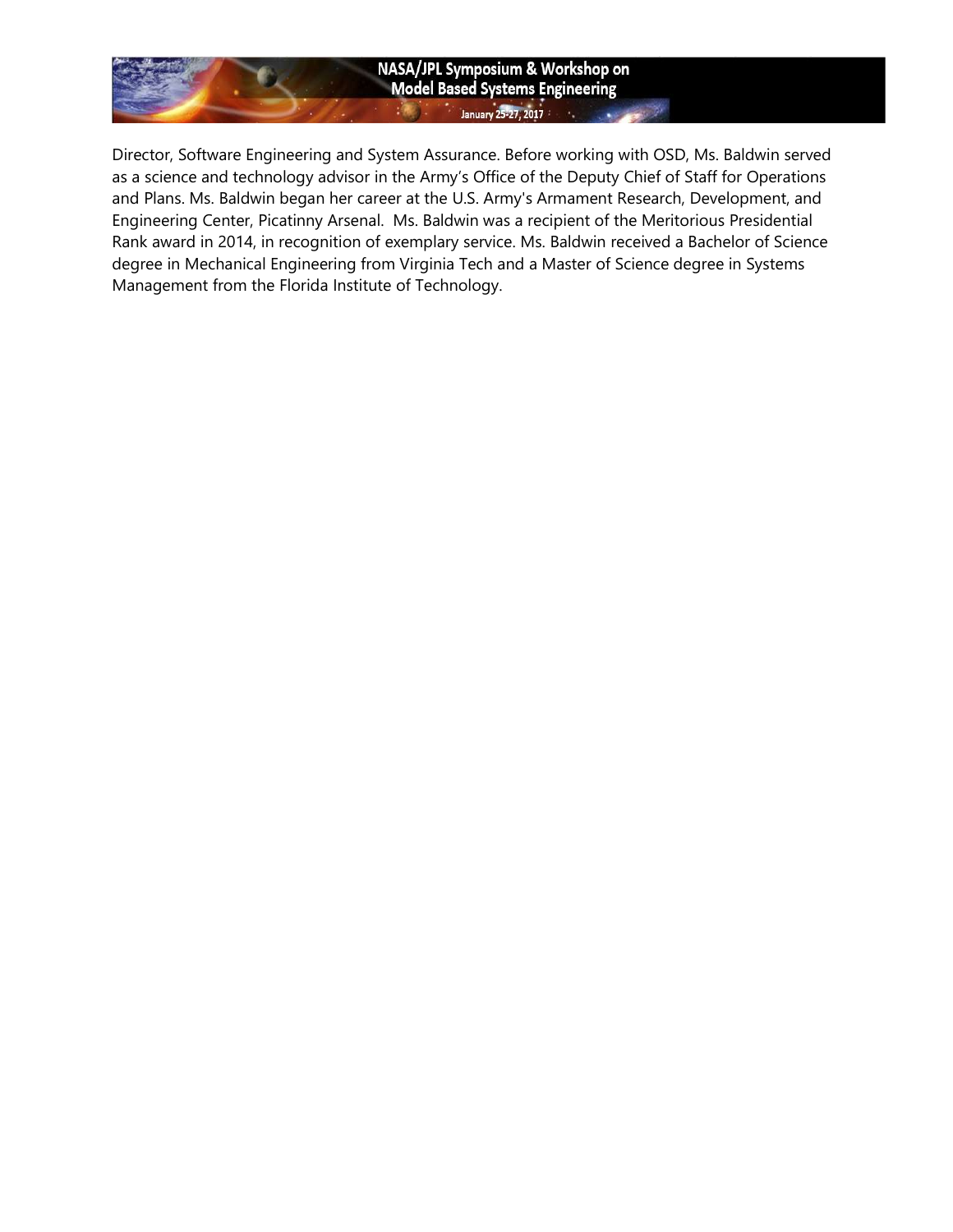## Is Systems Engineering Really Engineering? Steve Jenkins, Chief Engineer, JPL Integrated Model-Centric Engineering

Engineering is a creative process. The object of engineering is to bring about a desired state of the world, typically through the creation of artifacts that use scientific principles to nudge the state of the world in a desired direction. Although engineering disciplines differ in their problem domains and solution techniques, there are fundamental principles that unite them and distinguish engineering from other creative activities such as painting and writing. This talk will explore some of these fundamental principles and consider the degree to which systems engineering does or does not respect them. Finally, it will argue that "Model-Based Systems Engineering" is just a label for a much-needed effort to firmly establish systems engineering as a legitimate application of engineering.



Steven Jenkins is a Principal Engineer in the Formulation and Systems Engineering Division at the Jet Propulsion Laboratory, California Institute of Technology. He serves as the Chief Engineer of JPL's Integrated Model-Centric Engineering Initiative, an institutionally-funded project aimed at enhancing the value of the engineering process through modeling. His interests include the integration of descriptive and analytical modeling and the application of knowledge representation and formal semantics to systems engineering. He holds a B.S. in Mathematics from Millsaps College, an M.S. in Applied Mathematics from Southern Methodist University, and a Ph.D. in Electrical Engineering from UCLA. He was awarded the NASA Outstanding Leadership Medal in 1999 and was a

co-recipient of the NASA Systems Engineering Award in 2012.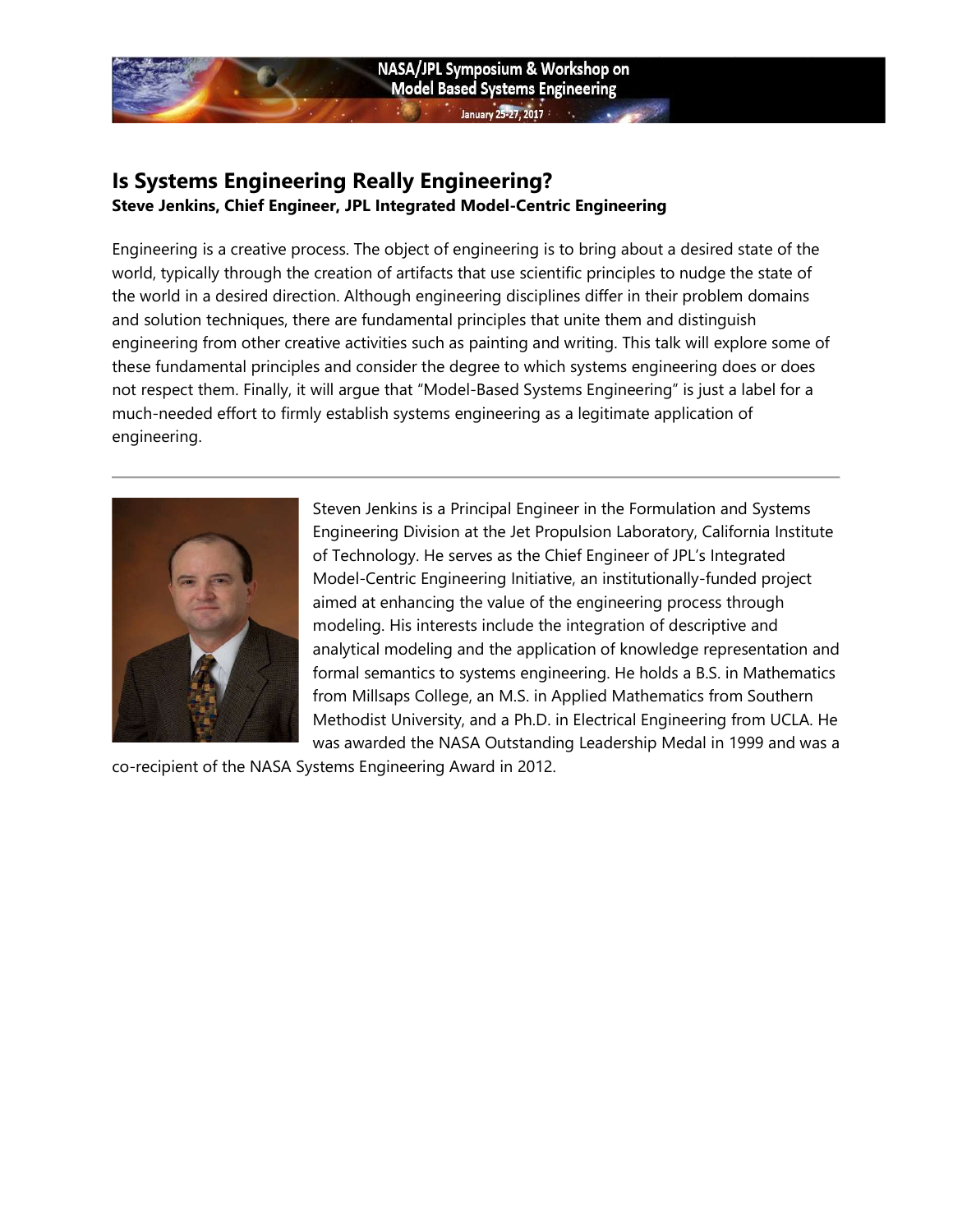## Model Centric Engineering - Insights and Challenges: Primary takeaways from a Government-Industry Forum

Dinesh Verma, Dean Emeritus, School of Systems and Enterprises, Professor, Executive Director, DoD Systems Engineering Research Center (SERC)

Model-centric engineering can be characterized as an overarching digital
 and visual approach to engineering. It also involves integrating different model 
types with simulations, surrogates, systems and components at different levels of abstraction and fidelity across disciplines throughout the system or solution lifecycle. The use of such digital engineering technologies and model-centric engineering practices
 are advancing, and adoption is accelerating. While this is happening, a number of technical
 and business/acquisition model challenges remain. The current business models may not be appropriately aligned for acquisition in such a model-centric ecosystem.

These digital technologies are changing how organizations are conceptualizing,
 architecting, designing, developing, producing, and sustaining. Some use modelcentric environments for customer engagements, as well as design engineering 
analyses and review sessions. Some are integrating mission and system-level modeling 
and simulations originally created for design and development and expanding them into new cloud-like services enabled by the industrial Internet. Most organizations today have a unique capability realized by integrating commercial technologies and tools with their own innovations.

The Systems Engineering Research Center (SERC) organized an Industry-Government Forum to gain insights from key stakeholders in the "user community" on how to transform our engineering and acquisition culture in light of these advancements; how to align engineering and business/acquisition models; and explore ideas and concepts to improve the efficiencies and speed development, deployment, and sustainment of needed capabilities to the warfighter.

The intent of this Forum was for key stakeholders in industry, government, and academia to converge and identify high-value "air gaps" that remain as hurdles in model-centric engineering, and that can be addressed through focused research and policy. This presentation will highlight the primary insights and challenges identified during this forum.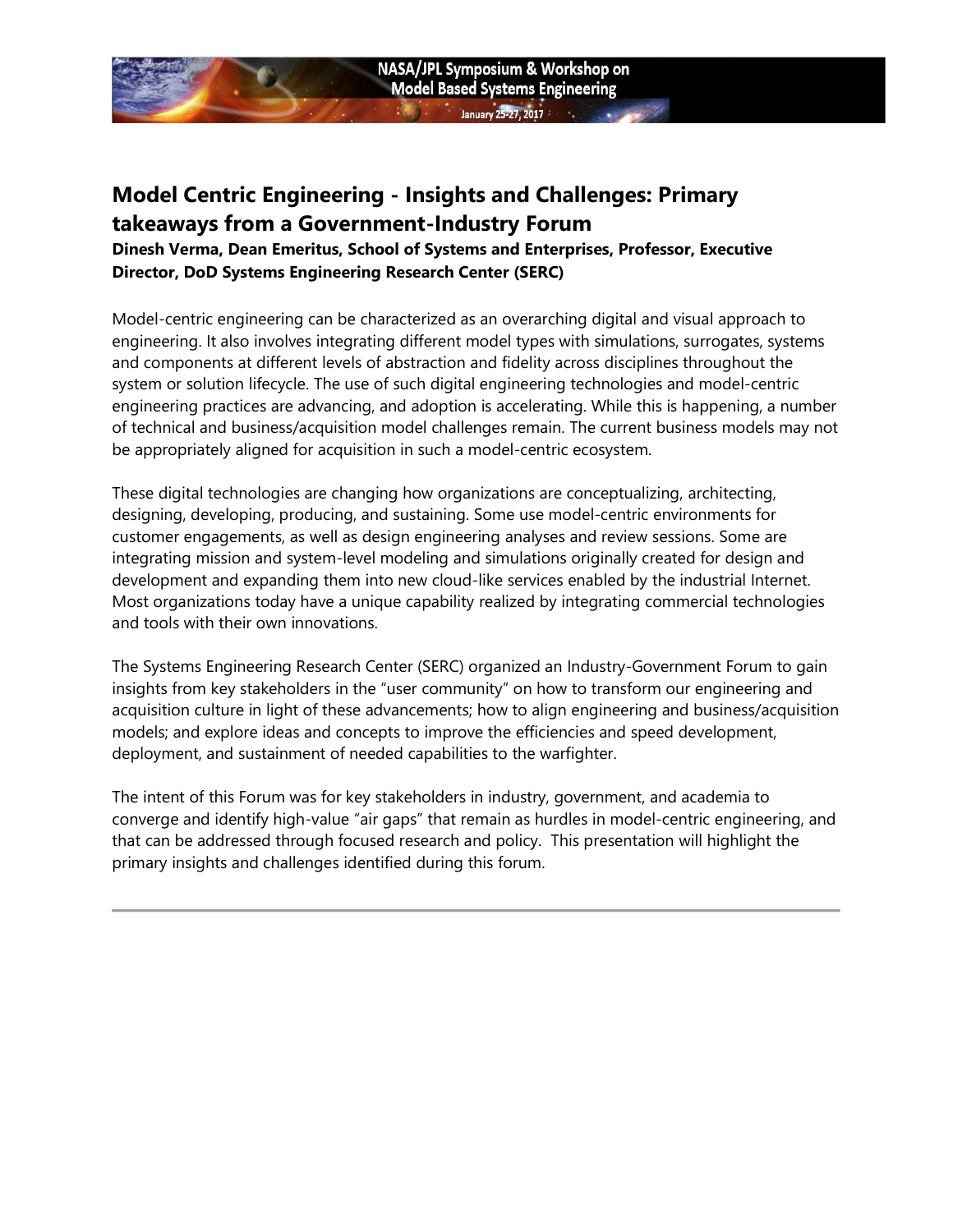#### NASA/JPL Symposium & Workshop on **Model Based Systems Engineering** allary 25-27, 2017



Dinesh Verma received his Ph.D. and M.S. in Industrial and Systems Engineering from Virginia Tech. He served as the Founding Dean of the School of Systems and Enterprises and Professor in Systems Engineering at Stevens Institute of Technology from 2007 through 2016. He currently serves as the Executive Director of the Systems Engineering Research Center (SERC), a US Department of Defense sponsored University Affiliated Research Center (UARC) focused on systems engineering research. During his fifteen years at Stevens he has successfully proposed research and academic programs exceeding \$150m in value. Verma served as Scientific Advisor to the Director of the Embedded Systems Institute in Eindhoven, Holland from 2003 through 2008. Prior to this role, he served as Technical Director at Lockheed

Martin Undersea Systems, in Manassas, Virginia, in the area of adapted systems and supportability engineering processes, methods and tools for complex system development and integration.

Before joining Lockheed Martin, Verma worked as a Research Scientist at Virginia Tech and managed the University's Systems Engineering Design Laboratory. While at Virginia Tech and afterwards, Verma continues to serve numerous companies in a consulting capacity, to include Eastman Kodak, Lockheed Martin Corporation, L3 Communications, United Defense, Raytheon, IBM Corporation, Sun Microsystems, SAIC, VOLVO Car Corporation (Sweden), NOKIA (Finland), RAMSE (Finland), TU Delft (Holland), Johnson Controls, Ericsson-SAAB Avionics (Sweden), Varian Medical Systems (Finland), and Motorola. He served as an Invited Lecturer from 1995 through 2000 at the University of Exeter, United Kingdom. His professional and research activities emphasize systems engineering and design with a focus on conceptual design evaluation, preliminary design and system architecture, design decision-making, life cycle costing, and supportability engineering. In addition to his publications, Verma has received three patents in the areas of life-cycle costing and fuzzy logic techniques for evaluating design concepts.

Dr. Verma has authored over 100 technical papers, book reviews, technical monographs, and coauthored three textbooks: Maintainability: A Key to Effective Serviceability and Maintenance Management (Wiley, 1995), Economic Decision Analysis (Prentice Hall, 1998), Space Systems Engineering (McGraw Hill, 2009). He is a Fellow of the International Council on Systems Engineering (INCOSE). He serves on the Core Curriculum Committee of the TU/Graz (Austria) Space Systems Engineering Program, and on the inaugural Board of Advisors of the Jim McNatt Institute for Logistics Research. He was honored with an Honorary Doctorate Degree (Honoris Causa) in Technology and Design from Linnaeus University (Sweden) in January 2007; and with an Honorary Master of Engineering Degree (Honoris Causa) from Stevens Institute of Technology in September 2008.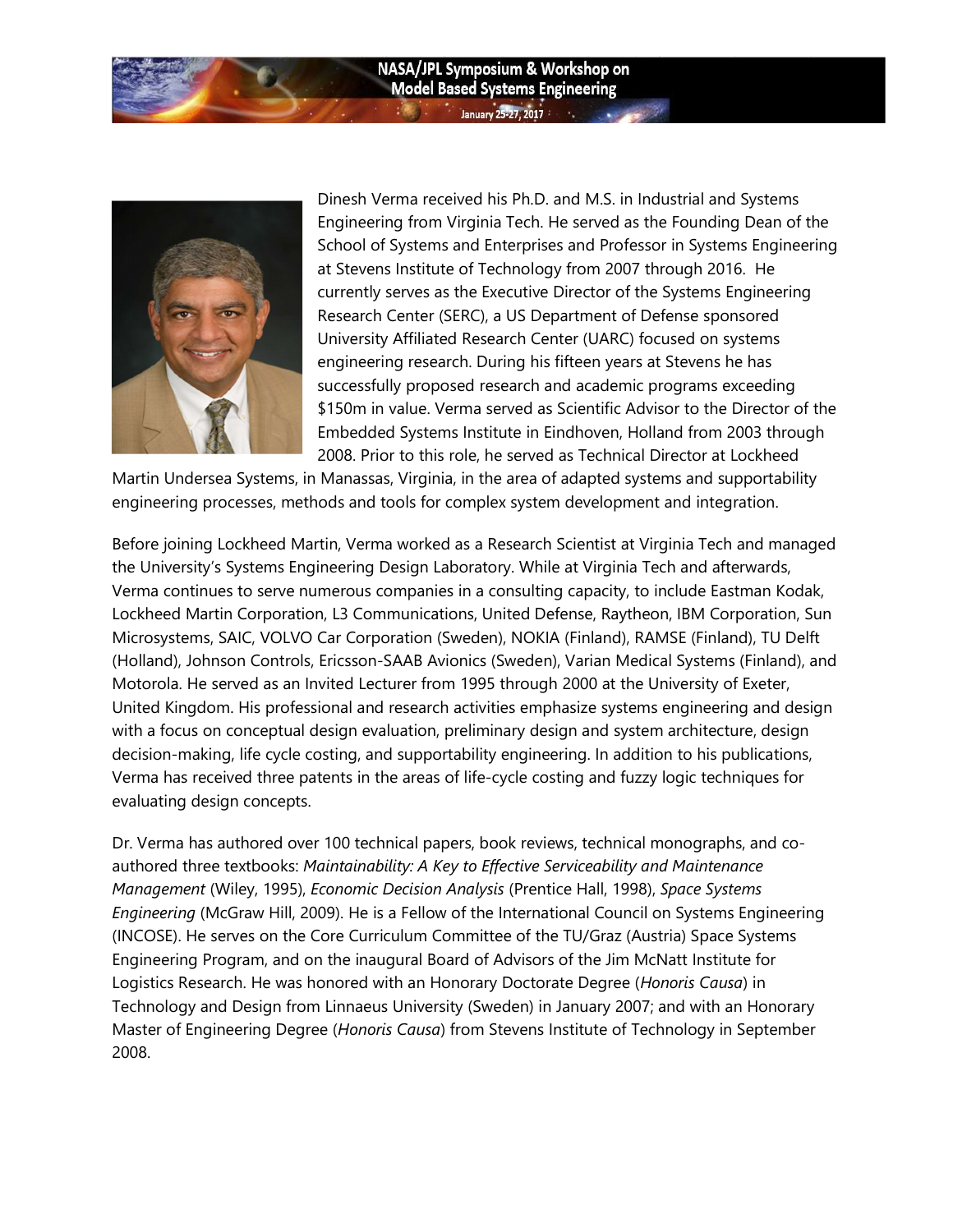## European space developments and main technical challenges Franco Ongaro, Director of Technical and Quality Management (D/TEC), and Head of ESTEC, European Space Agency

NASA/JPL Symposium & Workshop on **Model Based Systems Engineering** 

 $25.2722117$ 

This presentation will provide a short introduction on the European Space Agency programmes and way of working. It will introduce our interest in and use of MBSE in our context and role. An overview of our Systems Engineering and in particular MBSE approach will be provided along with some examples. What we expect in terms of benefits and challenges with it, especially considering our role as a government agency will be described.



Franco Ongaro graduated as a Doctor of Aeronautical Engineering from the University Politecnico of Milan. In 1987 he joined ESA., working at ESA HQ in Paris on the Columbus project. In 1988, he moved to ESTEC in the Netherlands as Head of the Columbus Payload Interfaces Unit. He was shortlisted as candidate in the European astronaut selection of 1991. In 1994, Franco Ongaro moved back to HQ, to join the ESA Strategy Directorate as General Studies Programme Manager. In 2001, he initiated and managed the start of the Aurora exploration programme until 2005, when he became head of the ESA Advanced Concepts and Technology Planning Department, issuing the first ESA Technology Long Term Plan and creating the Advanced Concepts Team. From 2007, he led the preparation and implementation of the Iris programme to develop a

'satcom' component for air traffic management. In 2009 he became Head of the Telecom Technologies, Products and Systems Department in the Telecommunications and Integrated Applications Directorate at ESTEC. From 1994 until 2009, he taught a one-semester graduate course in spacecraft design at the University Politecnico of Milan.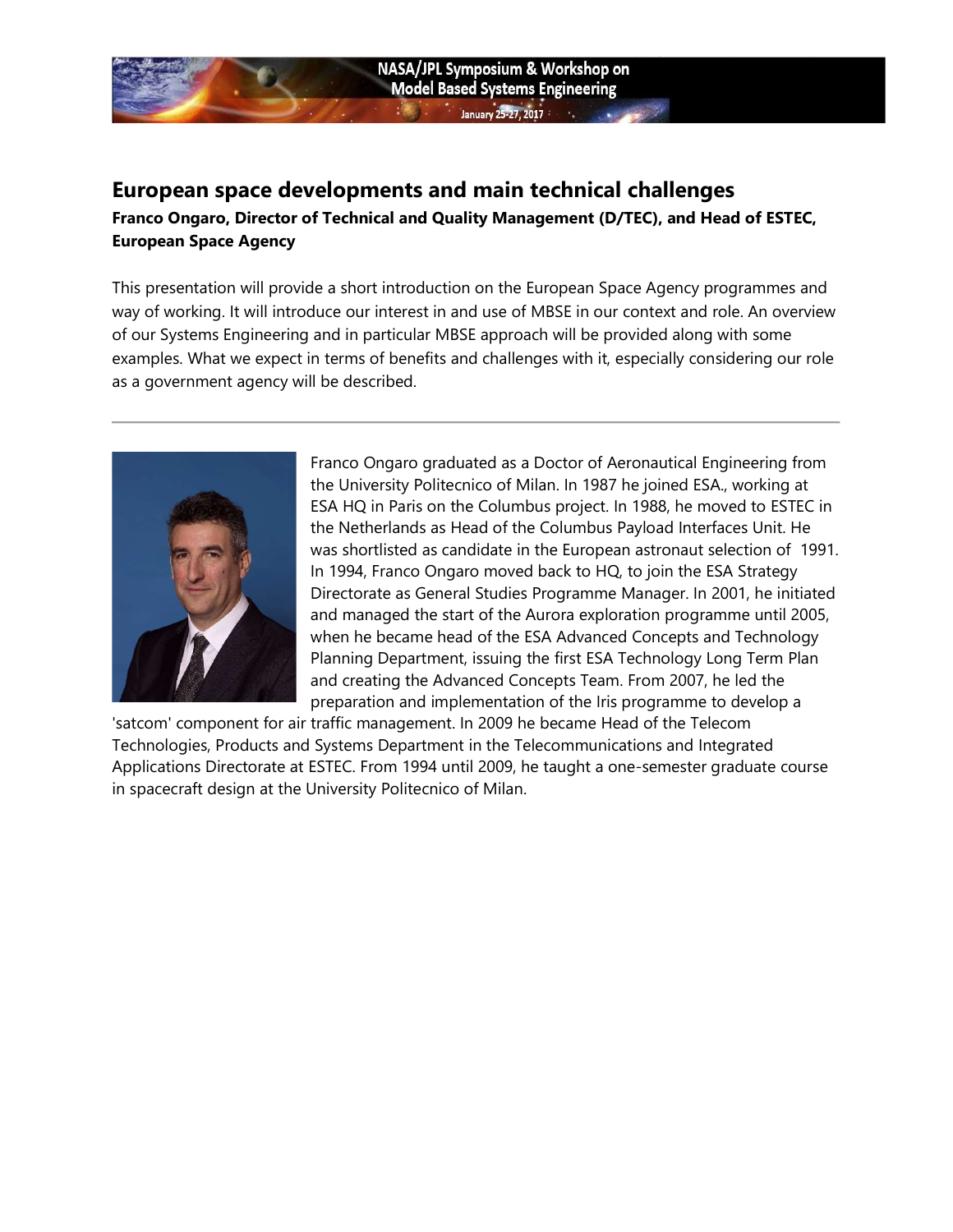

## INCOSE SE Vision, Model-Based Engineering and the journey towards Digital Enterprises

Alan Harding, President, International Council On Systems Engineering (INCOSE), BAE Systems Global Engineering Fellow

This presentation will describe the current context for systems engineering, the INCOSE Systems Engineering Vision 2025 "A World in Motion" and its imperatives for the future of systems engineering as a transformed discipline, and a view of the path forwards towards effective digital enterprises.



Alan Harding is the head of the information systems engineering discipline for the BAE Systems Military Air and Information business in the UK. He was also appointed a BAE Systems Global Engineering Fellow in November 2010, recognizing his professional expertise and activities promoting systems within the company and in the wider UK and international community.

Alan is the 2016-2017 President of the International Council On Systems Engineering (INCOSE), the global professional society for systems engineering. He is a practicing systems engineer with over 30 years of experience in defense and security applications. His specialist interest areas include capability, systems-of-systems, architecture, and

competency development.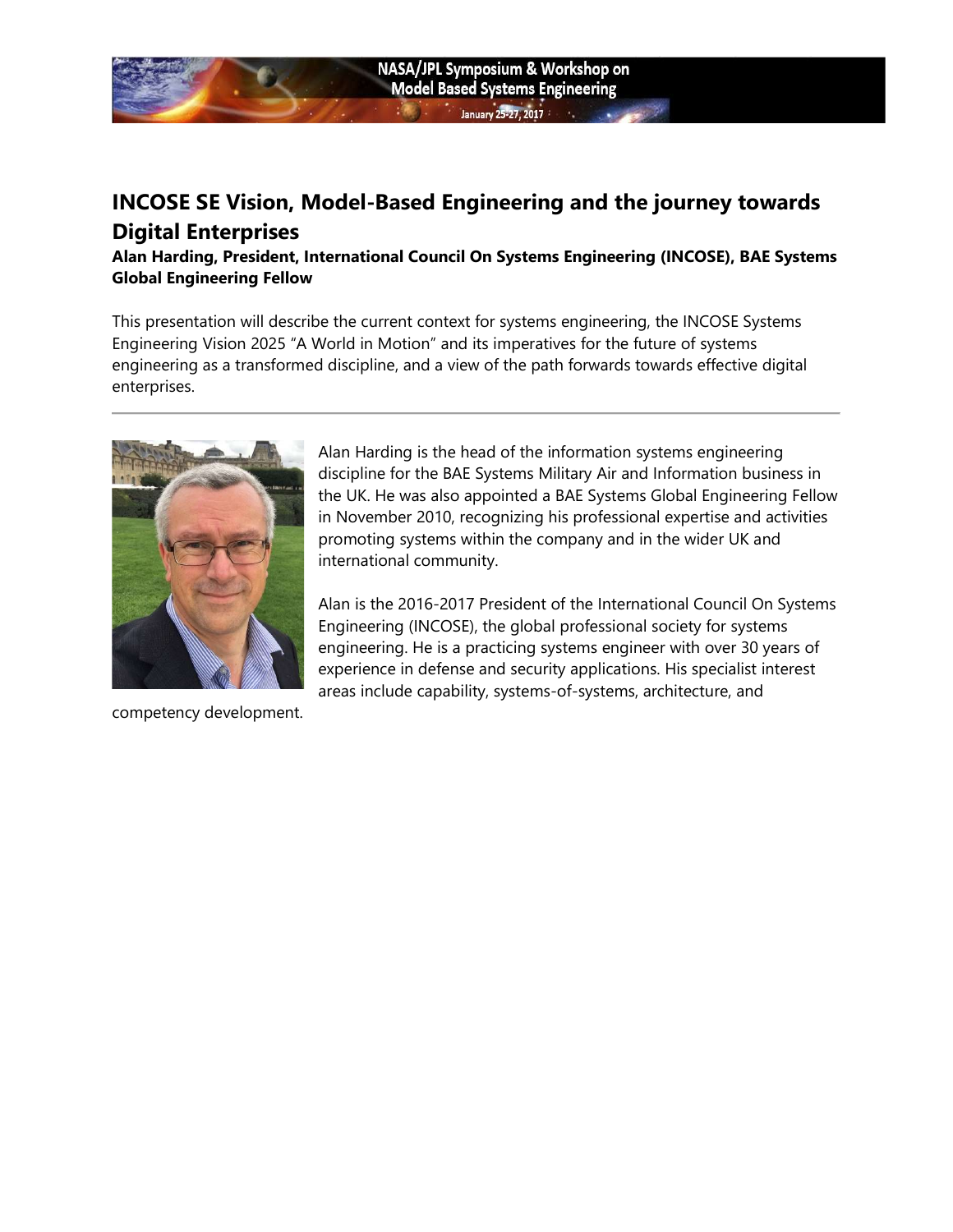# Progress Check: How Well Is Europa Clipper MBSE Addressing SE Challenges?

Todd Bayer, Europa Clipper Flight System Engineer and Principal Engineer, JPL

JPL's Integrated Model Centric Engineering Initiative (IMCE) has led the infusion of MBSE at JPL. In 2009 IMCE articulated a set of challenges that confronted systems engineering at JPL, based on examination of issues and lessons from several recent projects (the "Five System Engineering Challenges"). In 2012 this work was augmented to describe specific areas where it was thought MBSE could help address these challenges. In parallel, the Europa Clipper Mission became the first project at JPL to attempt, in close collaboration with IMCE, a widespread adoption of MBSE. This adoption has been, on the whole, highly successful so far. Recently, Europa Clipper completed Phase A (Formulation) with a successful System Requirements Review / Mission Definition Review. This is an opportune time to take stock of the progress and the work yet to go. This talk measures the progress so far on Europa Clipper against those areas where, back in 2012, we thought MBSE could help.



Todd Bayer is a Principal Engineer in the Formulation and Systems Division at the Jet Propulsion Laboratory, where he has worked since 1989. He is currently the Flight Systems Engineer for the Europa Clipper Project. Prior to that he was the Assistant Manager for Flight Projects of JPL's Systems and Software Division. During this time he helped to lead JPL's Integrated Model Centric Engineering Initiative, developing the problem statement (Five System Engineering Challenges) and the Concept of Operations, as well as leading the original Europa System Modeling Team. Todd has participated in the development and operations of several missions including Mars Observer, Cassini, Deep Space 1 and Mars Reconnaissance Orbiter -- for which he was the Flight

Systems Engineer during Phase A-D and the Chief Engineer during Phase E. He has been awarded two NASA medals for technical leadership. The Europa System Modeling Team he led received the NASA Chief Engineer's award for Systems Engineering Excellence. In the late 90's, during a leave of absence from JPL he worked at EUMETSAT in Darmstadt, Germany as a member of the Meteosat Second Generation (MSG) Space Segment Systems Engineering Team. Todd holds a B.S. in Physics from the Massachusetts Institute of Technology.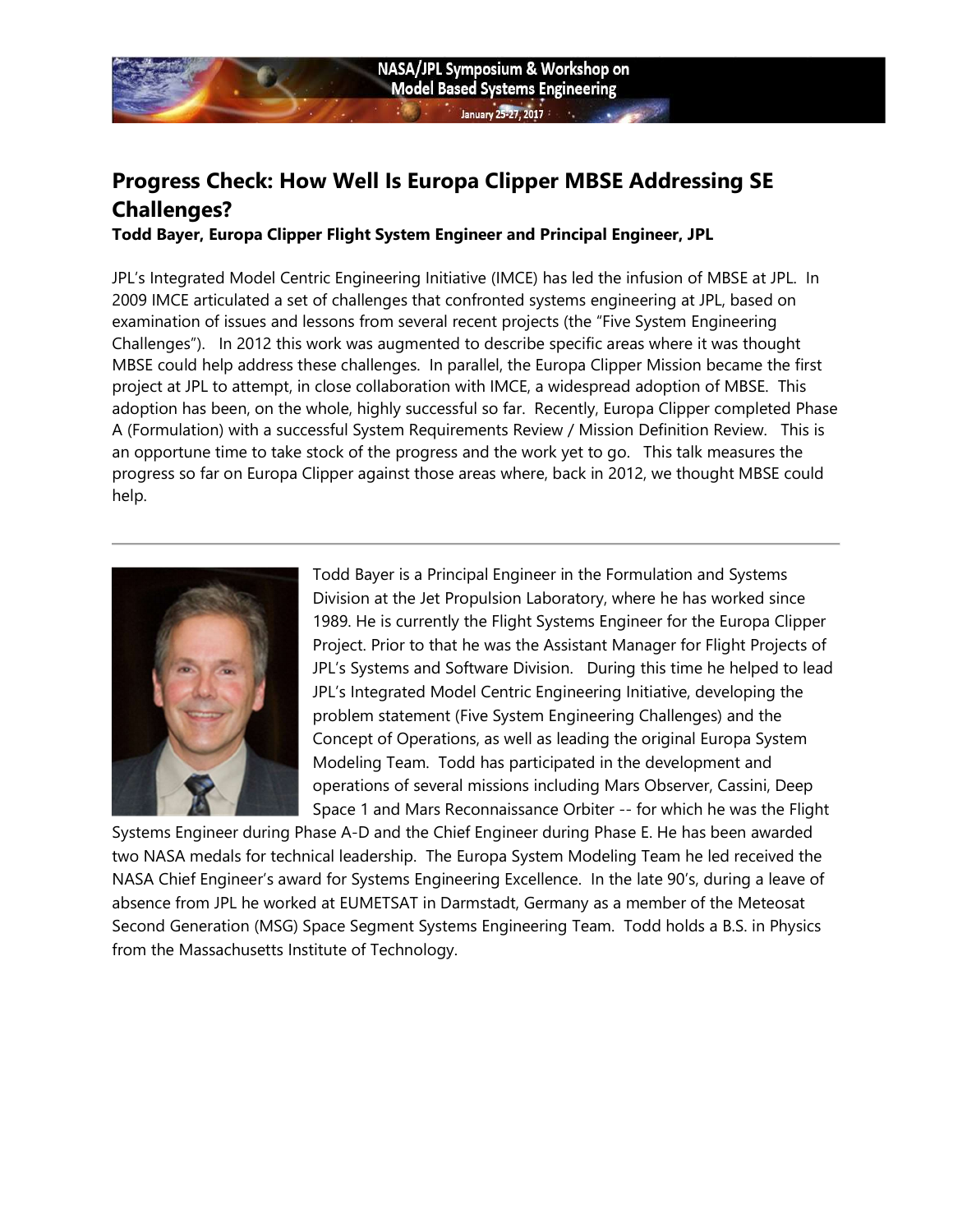

## Why is Human-Model Interactivity Important to the Future of Model-Centric Systems Engineering?

Donna Rhodes, Principal Research Scientist and, Director, Systems Engineering Advancement Research Initiative (SEAri), MIT

In our envisioned future, we see engineers, analysts, and decision makers immersed in highly interactive model-centric environments using digital system models as a primary basis for system decisions. While significant progress on modeling languages, modeling practices, and modeling methods has been achieved, insufficient attention has been given to the necessary interactivity between humans and models. Given emerging modeling toolsets, availability of powerful computational resources, and autonomous decision-aiding, the human role in relationship to models must be re-examined. In this talk, Dr. Rhodes will share findings and insights from ongoing research on human-model interactivity. The research is motivated by the need to better understand and enable effective "human-model teaming", while drawing from advancements in data science, visual analytics, and growing knowledge of complex systems. Ongoing areas of inquiry include: how and why individuals interact within model-centric environments, facets of human interaction with visualization tools and large data sets, and underlying fundamentals such as the role of trust in model-centric decision-making. Emerging implications for practice extending from the interim findings are discussed.



Donna Rhodes is a principal research scientist in the MIT Sociotechnical Systems Research Center, and co-founder and director of MIT's Systems Engineering Advancement Initiative (SEAri). She teaches and advises graduate students across multiple programs at MIT, and is principal investigator for numerous sponsored research projects. Her research includes innovative methods for architecting and design of complex systems and enterprises, human-model interaction, model-centric decision making, and empirical studies of engineering systems practice. Prior to MIT, Dr. Rhodes held technical and senior management positions at IBM Federal Systems, Lockheed Martin, and Lucent. She has been very involved in the evolution of the systems engineering field, and is a Past

President and Fellow of the International Council on Systems Engineering (INCOSE). She received her M.S. and Ph.D. in Systems Science from the T.J. Watson School of Engineering at Binghamton University.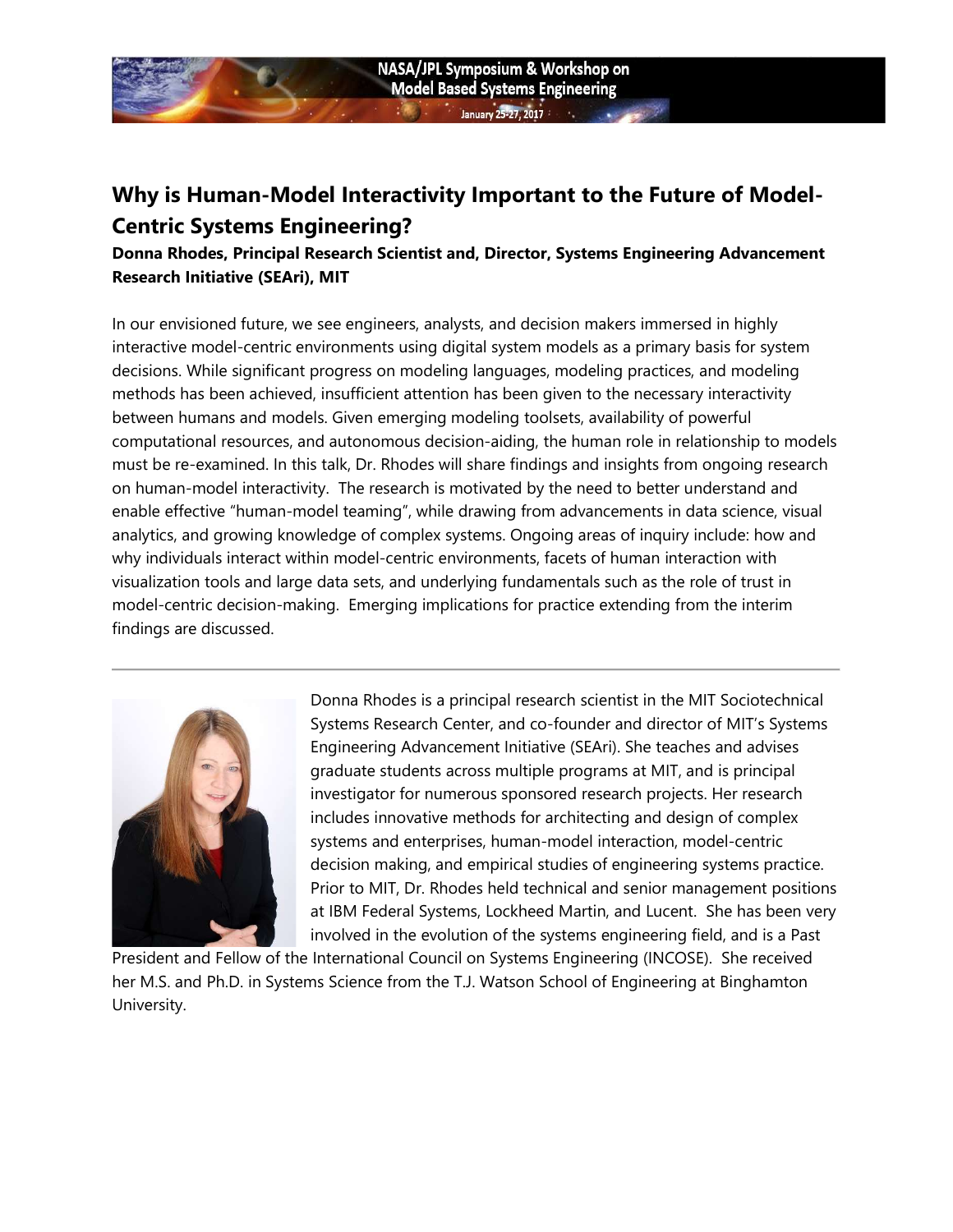### MBSE for Architecture Trades During Concept Exploration Jon Blossom, Software Systems Engineer, Human Interfaces, JPL

For more than 20 years, JPL's Team X has conducted rapid concurrent point design studies using a set of subsystem design and cost models, implemented as Excel workbooks linked through a central data store. In the same time, technology has evolved, and the JPL portfolio of formulation teams has expanded to include earlier phase concept generation, feasibility assessments, and trade space explorations, as well as new mission types and smallsat designs.

To address the evolving needs of the formulation community, the JPL Office of Formulation is developing an innovative architecture for its concurrent engineering facilities, adopting many of the practices and philosophies of Model-Based Systems Engineering. The new software – dubbed the Foundry Furnace – leverages advances in the discipline, as well as innovations of our own, and provides a new web-based infrastructure that is general enough to support the full range of project formulation needs and agile enough to support rapid concurrent design sessions. In our architecture, clients collaborate on a shared centralized model that can capture and facilitate the exploration of multiple design alternatives. It includes mechanisms for easy re-use and re-integration of partial designs and analyses and strives for the flexibility, speed, and relative ease of use of the current Excel-based tools. As a Formulation community-wide tool, it will help ease the transition of a concept from concept to point design to proposal, and it will allow export to SysML or other formats as desired by implementation teams.



Jon Blossom is the Software Systems Engineer for the Foundry Furnace, leading the development of the Integrated Modeling Environment application. As a member of the Human Interfaces Group (397F), he works closely with JPL's early formulation design teams to understand how modern software technologies can enhance the exploration and evaluation of new mission concepts. Previously, Jon consulted for Walt Disney Imagineering and other clients in the toy and entertainment industries. As a developer, he has several registered patents and won THEA, BAFTA, and CODiE awards for his work. After graduating with a B.A. in Religious Studies from Yale University, he immediately started his career as a multi-media systems programmer for Microsoft.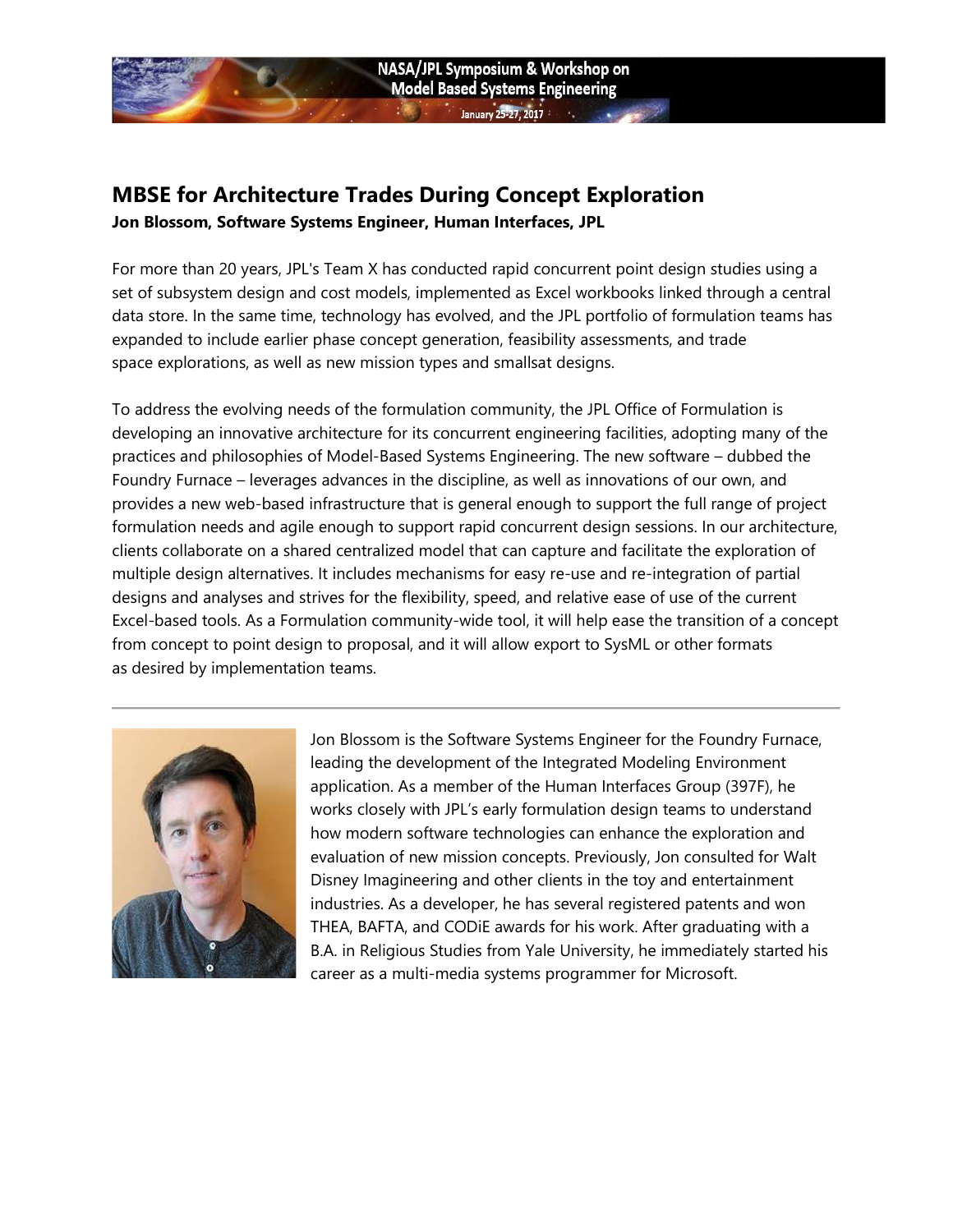## Acquisition and Early Evaluation of Architecture with Arcadia and **Capella**

#### Stéphane Bonnet, Head of Thales Corporate MBSE Coaching and Design Authority, Capella

The open source Arcadia-Capella duo is a rather atypical solution in the landscape of MBSE tools, as it features a very tight integration between a comprehensive engineering method for architectural design and a dedicated modeling workbench. This solution has been successfully deployed over the last six years on a large variety of engineering domains and contexts. This presentation provides an overview of the Arcadia method and focuses on two of its key drivers: the strong distinction between need and solution and the early evaluation of candidate architectures. It illustrates how the Capella workbench provides concrete guidance and supports definition and analysis activities, using Thales examples from the domain of imaging satellites.



Dr. Stéphane Bonnet is Head of Thales Corporate MBSE Coaching and Design Authority of the Capella open source modeling solution. For the last ten years, he has led the development of Capella and has been an active contributor to the Arcadia model-based method for systems, hardware and software architectural design. He dedicates most of his time to training and coaching activities on operational projects worldwide, helping engineers and managers implement the MBSE cultural change. In Thales, he is animating a wide community of experts from all domains and countries to investigate low-maturity modeling topics, capture end-user needs, and orient method and workbench roadmaps.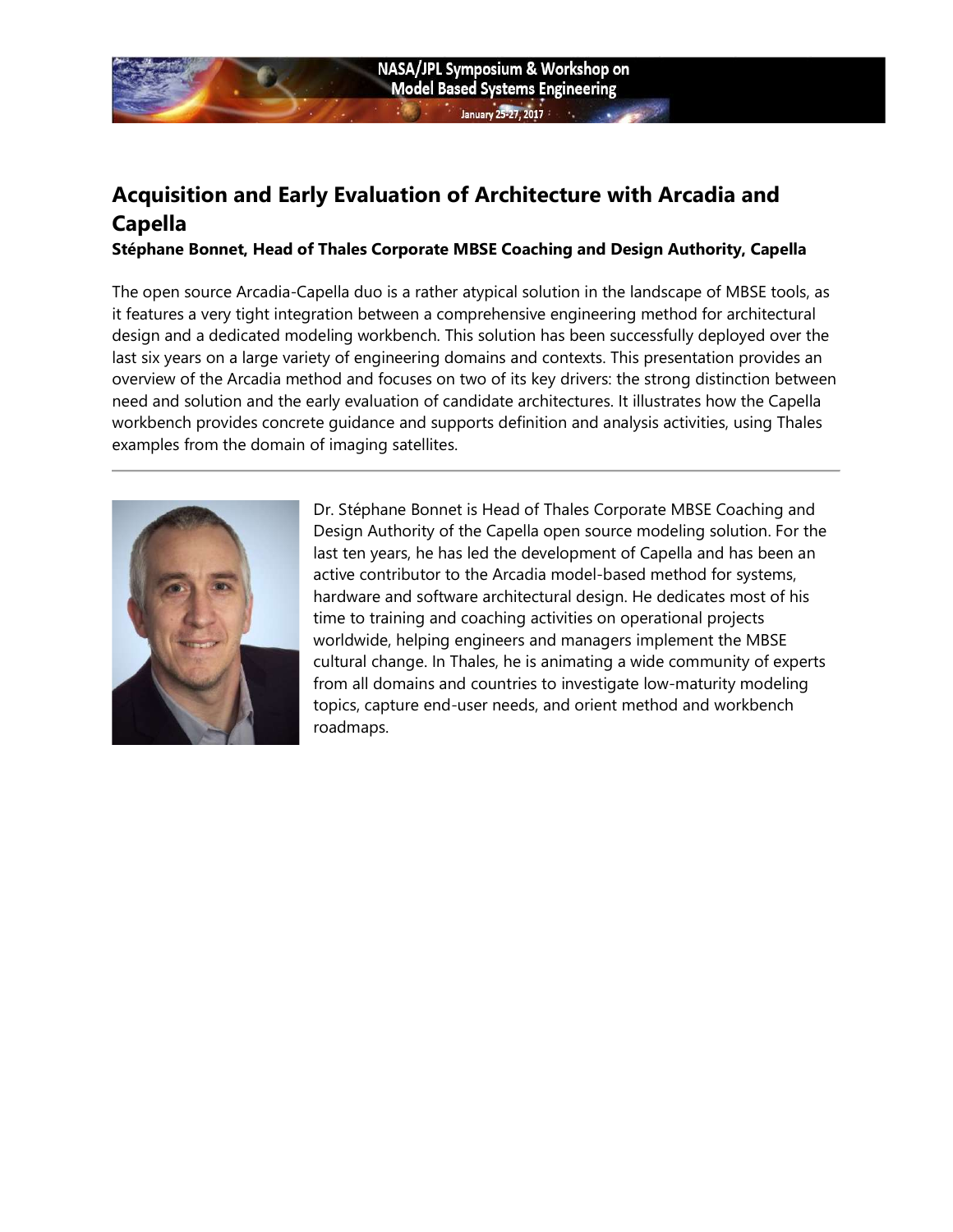

## NASA's MBSE Pathfinder and New Community of Practice Scott Miller, Systems Engineer, NASA Ames Research Center

To date the practice of MBSE at NASA has been largely grassroots-driven with particular projects or directorates coming up with their own tool infrastructures, approaches, and best practices. Today's NASA projects are increasingly collaborative, involving multiple Centers, indicating the need for effective systems engineering across decentralized program and project teams. MBSE Pathfinder was an 8-month effort to bring together participants from across NASA to apply MBSE to real NASA issues, develop a NASA-wide MBSE tool capability, and start to align the practice of MBSE across the agency. The 30-plus MBSE Pathfinder participants applied MBSE to a Mars architecture campaign, rocket engine development, Mars lander development, and a sounding rocket program. The overall effort generated a set of issues and lessons learned, starting points for common model libraries and design patterns, and a new community of MBSE practitioners. This community is now being grown into a formal NASA-wide MBSE Community of Practice, which will serve as the collection point for the knowledge of NASA's MBSE practitioners and the development of common MBSE tools, best practices, and guidance. These efforts promise to accelerate the adoption and effectiveness of MBSE throughout NASA.



Scott Miller is a systems engineer at NASA Ames Research Center, where he works on Resource Prospector (RP), a lunar ISRU rover mission. During his three-plus years on RP, Mr. Miller has spearheaded the application of MBSE across its multiple participating NASA centers. Mr. Miller is also leading a new NASA-wide MBSE Community of Practice, an outgrowth of the agency's 2016 MBSE Pathfinder effort, in which he participated. Mr. Miller holds a BS in Aerospace Engineering from CU-Boulder and an MS in Aeronautics & Astronautics from Stanford.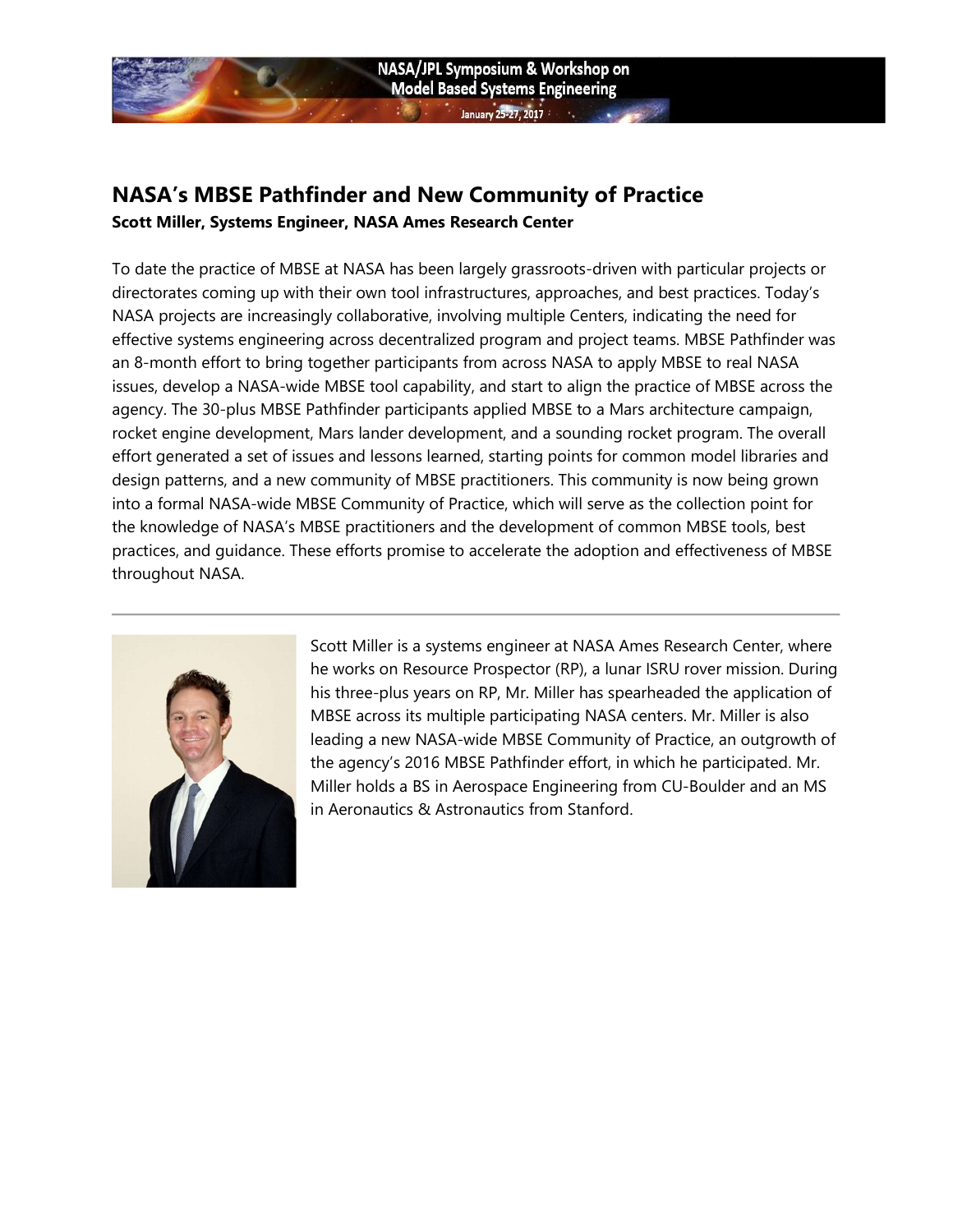### Maintaining 'One Source of Truth' Using MBSE on ARRM Brian Muirhead, Project Manager, Asteroid Rendezvous & Retrieval Mission, JPL

The Asteroid Redirect Robotic Mission (ARRM) is a key element in NASA's plans for advancing human spaceflight to explore beyond low Earth orbit. The mission will rendezvous with a near-Earth asteroid using advanced solar electric propulsion. Once there, it will map the asteroid to identify 3 m-class boulders. Once an appropriate boulder is identified the spacecraft will land and extract the boulder. The spacecraft will return the boulder (most likely >10t) to lunar orbit where a crewed mission on Orion will rendezvous and sample the boulder material on two EVAs. As if this mission wasn't challenging enough it is being done as a partnership between 6 NASA centers with JPL leading the ARRM mission. A key to managing the technical elements of the project is the use of MBSE to maintain "one source of truth" across requirements, the concept of operations and various other system, and subsystem, process and information elements, across the multi-center (and with a to be selected system contractor) organization. This talk will describe and provide examples of the ARRM approach to MBSE, how it's working, issues and future plans.

NASA/JPL Symposium & Workshop on **Model Based Systems Engineering** 

 $\frac{1}{25-27.2017}$ 



Brian Muirhead joined NASA/JPL in 1977, he has worked on various space science missions including Galileo to Jupiter, Mars Pathfinder and Deep Impact. He was the Program System Engineer for Constellation and, most recently, the JPL Chief Engineer. Brian is currently the Project Manager of the Asteroid Redirect Robotic Mission, which is in Phase B.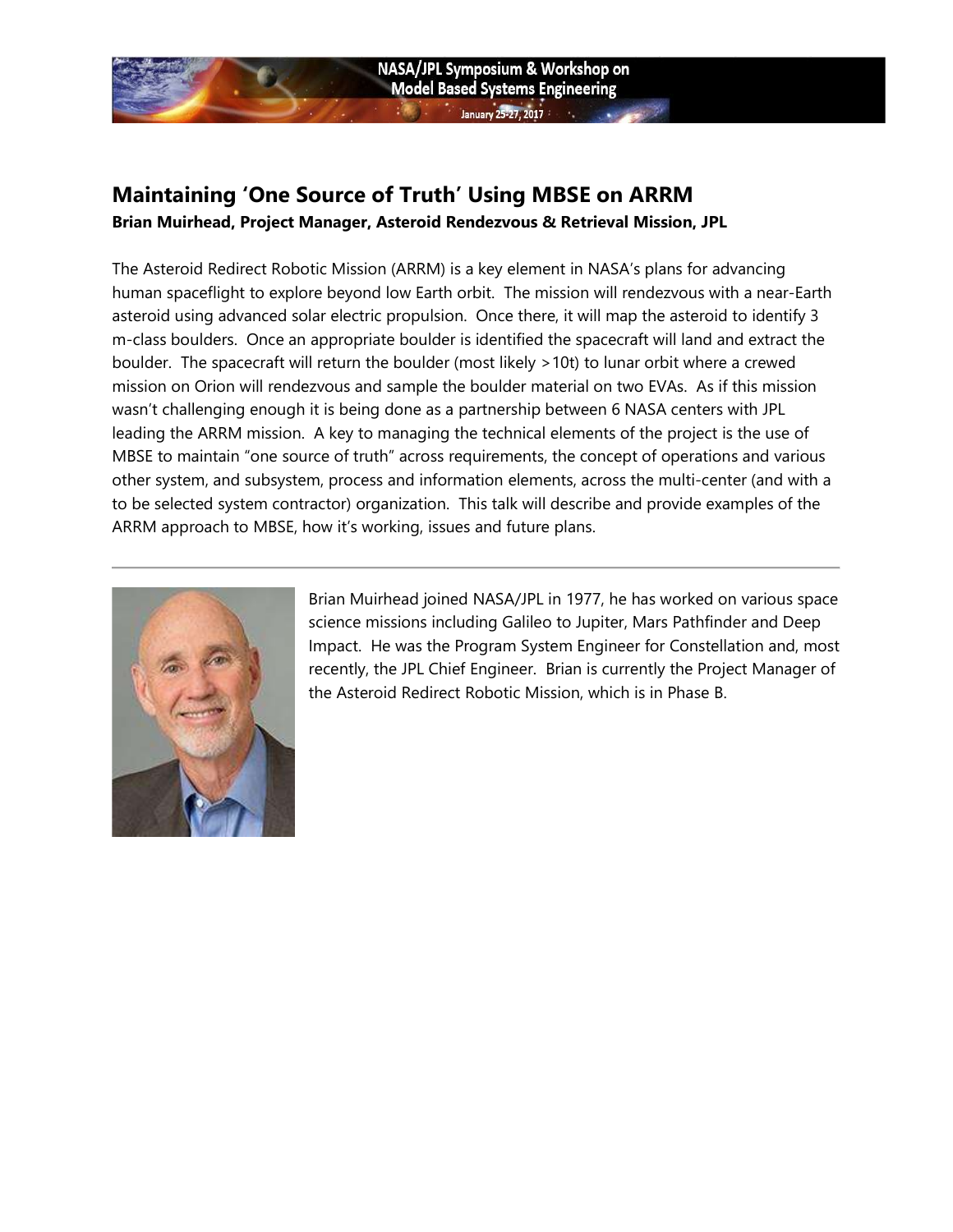### Digital Environment and MBSE Progress at Airbus Space Ralf Hartmann, VP SE Support & Digital Transformation, Airbus Space Systems

The digitalization of enterprise processes is one of the major trends which will significantly determine our future working environment. Computer aided design (CAD) was the pioneer engineering domain in the early days followed by computer aided software engineering (CASE). The finance sector developed a rich universe of enterprise resource planning (ERP) applications and the digital factory is a reality since years in the mass production of consumer products.

NASA/JPL Symposium & Workshop on **Model Based Systems Engineering** 

 $25.27221$ 

The challenge today is no longer in the area of information technology capabilities but in the interdisciplinary integration of domain silos along a seamless end-to-end process from early concept development to manufacturing and maintenance. Furthermore, one key domain is lagging behind in the digitalization race: Systems Engineering! The paradigm shift towards MBSE has started late and is by far neither mature nor a standard practice unlike to the situation in other disciplines. These challenges are specifically relevant for space industry due to the one off nature of our projects (up to now) and due to the essential role of systems engineering in space business since its existence.

The presentation will give an overview of the end-to-end product lifecycle management (PLM) ambition at Airbus Defence and Space as an enabler for:

- More efficient processes from concept design to operations
- Reuse and products family approach
- Agile development processes
- Exploiting the opportunities of modern data analytics

Systems Engineering has a key role in this ambition filling a major remaining gap in the digital landscape through MBSE and by driving the integration of the independent digital silos. Some selected examples will be presented.



Ralf Hartmann is currently Vice President of "System Engineering Support & Digital Transformation" for the Space Systems Business Line within Airbus Defence & Space. Among others this includes the responsibility for processes, methods and tools harmonization and the governance for the space systems digitalization initiatives. Ralf has established the SE excellence initiative for space including an internal SE certification program. He is the Deputy Director for the Operations & Quality organization in Friedrichshafen and Munich.

Before this, Ralf was head of Space Technology Innovation for a period of 2 years and of the "Satellite FVI, Engineering Tools & Control Ground Segment" organization for a period of 10 years. Since 1987 he worked in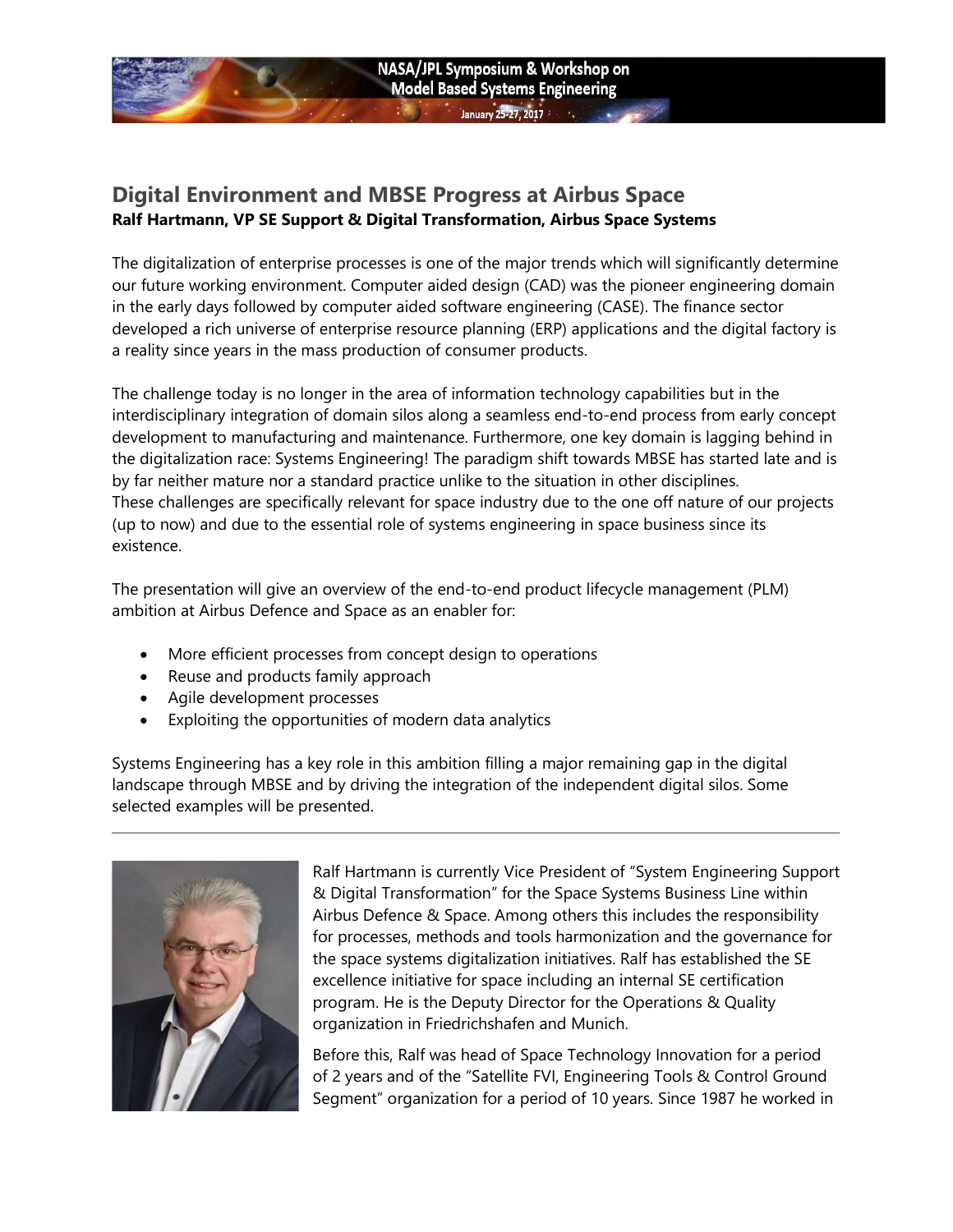#### NASA/JPL Symposium & Workshop on **Model Based Systems Engineering** January 25-27, 2017

space for Airbus Defence & Space and its predecessor companies in the area of robotics, automatic control, simulation, S/W development and systems engineering. Ralf is a member of the Airbus Systems Engineering Steering Group (SESG) since the beginning and the INCOSE Corporate Advisory Board representative of Airbus Defence and Space.

Highlights in Ralf's SE related career include the implementation of a comprehensive Systems Engineering Qualification Program and the Satellite Design Office, a conceptual design centre, which he was leading for some years. Furthermore Ralf was one of the key authors of the current European Space Systems Engineering Standard (ECSS-E10). He received a Diploma in Electrical Engineering from the University of Karlsruhe and he is a certified project management professional (GPM/IPMA).

Ralf Hartmann has been an INCOSE member since 1996 and a founding member of GfSE, the German Chapter of INCOSE. He was the president of GfSE in 2000 and the INCOSE Director for Strategy from 2008 until 2014. Under his sponsorship the actual SE Vision 2025 has been developed. Ralf was the chair of the 2<sup>nd</sup> European SE Conference in 2000 and the co-chair of the 14<sup>th</sup> INCOSE International SE Symposium in 2004. In 2005 Ralf was selected as an INCOSE Fellow and he received the INCOSE Founders Award in 2008.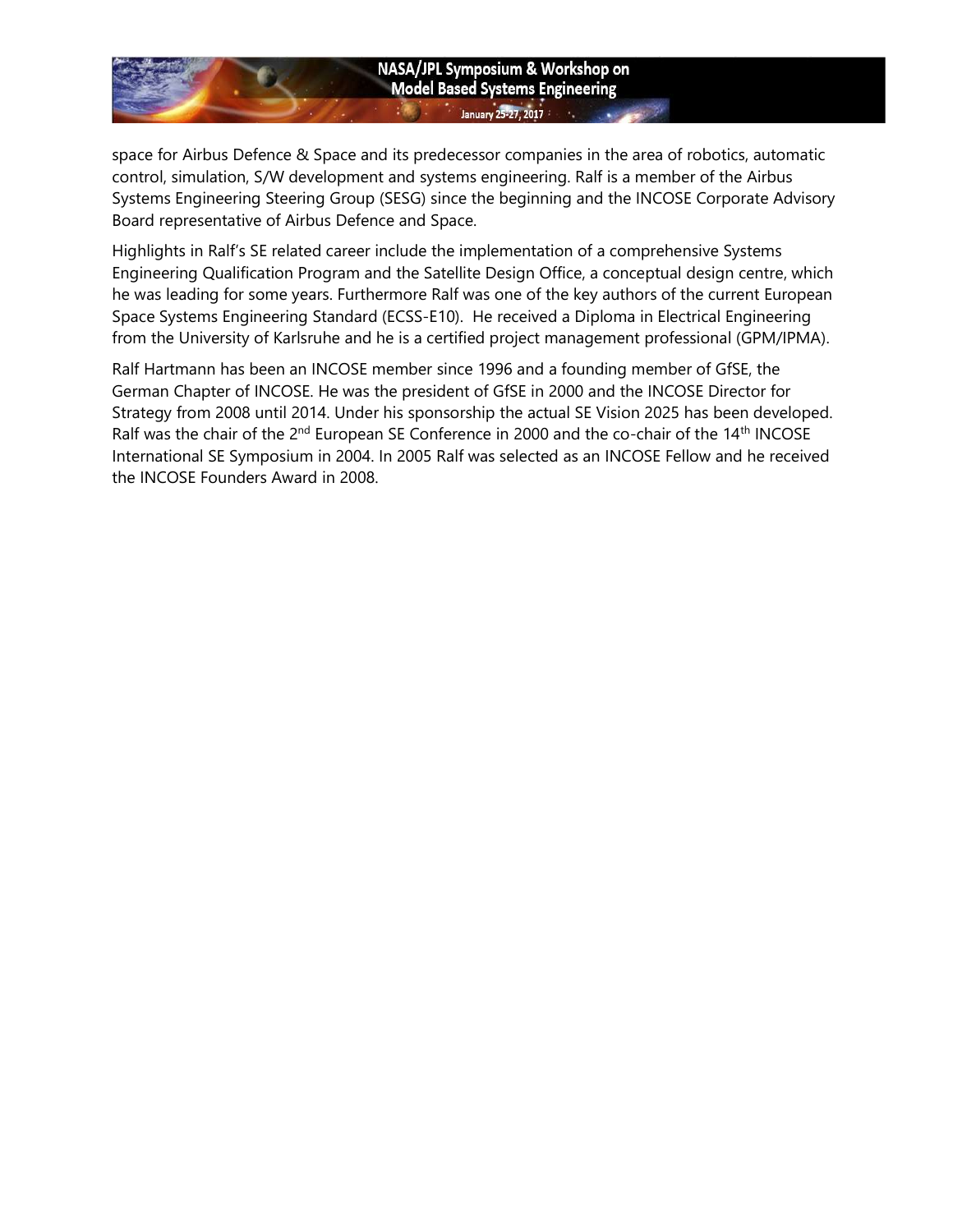# System Design and Analysis Models in Concert with Discipline Design Models

### Michael Watson, Senior Systems Engineer, NASA/MSFC

Systems Engineering seeks to engineer systems at the system level. Traditional methods of systems engineering involve emphasis on the agreements (requirements) on the system outputs and inputs. These traditional methods depend on the detailed discipline designs to form the structure of the system. Engineering of the system can be accomplished through the identification of the system defining physics and state variables, system interdependencies, and system value. This level of system design involves broader physical approaches than used by the individual disciplines, complementing and not replacing the discipline design methods. Considering these system level aspects, the systems engineer can provide clear guidance on the system functions and relationships and provide a more efficient structure for the system integration. In addition, discipline integration involves sociological influences which effect the system design and must be accounted for in the system integration, design, and analysis activities. Understanding and working with the sociological aspects of systems engineering provides methods to identify information flow gaps and barriers within and between the various organizations working on the system development and operations. These system physical and sociological approaches can greatly improve the efficiency of the system design and analysis process. A set of system models supports these approaches which support the engineering of the system. These models provide an important medium for the systems engineer to perform the system design, integrate discipline designs, and communicate results of the system design and analysis efforts.



Michael D. Watson is in the National Aeronautics and Space Administration (NASA) Marshall Space Flight Center (MSFC) System Engineering Management Office. He is leading the NASA Systems Engineering Research Consortium responsible for definition of elegant product focused systems engineering. He has served as the Space Launch System (SLS) Lead Discipline Engineer for Operations Engineering. He started his career with NASA developing International Space Station (ISS) operations capabilities. He also worked to develop remote operations support capabilities for the Spacelab Program in the United States, Europe, and Japan. He subsequently served as Chief of the Optics Branch responsible for the fabrication of large x-ray telescope mirrors,

diffractive optics, and telescope systems. He served as Chief of the Integrated Systems Health Management (ISHM) and Sensors Branch and led a NASA team defining Vehicle Management System capabilities for human missions to Mars. His branch work included the definition of ISHM capabilities for the Ares family of launch vehicles. He graduated with a BSEE from the University of Kentucky in 1987 and obtained his MSE in Electrical and Computer Engineering (1996) and Ph.D. in Electrical and Computer Engineering (2005) from the University of Alabama in Huntsville.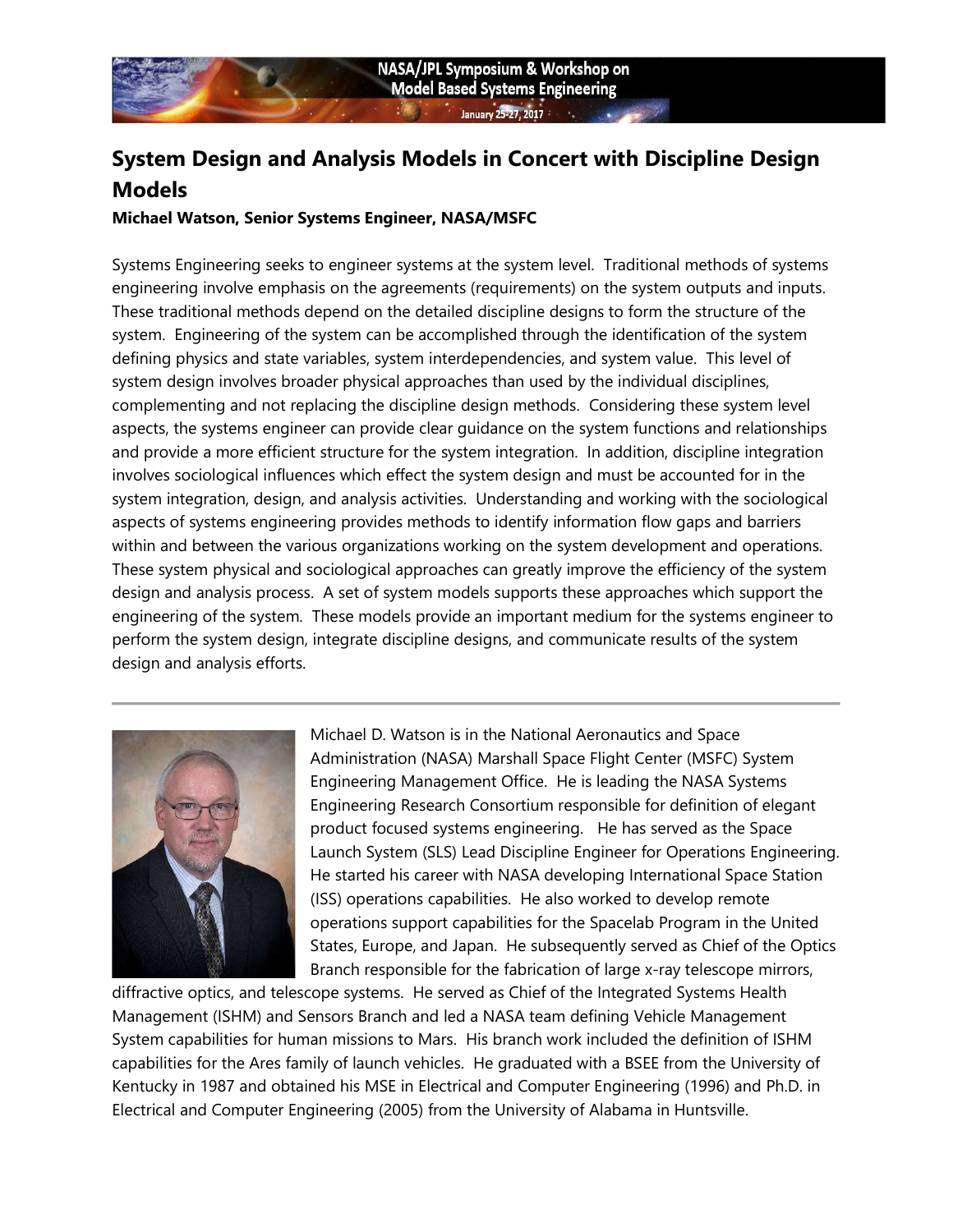

# Architecting and Incorporating Large Scale Model Based Systems Engineering Solutions at Boeing

Bob Malone, Brittany Friedland, John Herrold, Systems Engineers, Boeing

Development and design of increasingly integrated aerospace systems presents challenges in managing and validating the large and detailed accompanying specification datasets. Model Based Systems Engineering (MBSE) has become essential in allowing Boeing to meet these challenges. Through analysis of system architecture models, Boeing has been successful in accelerating data release schedules and eliminating specification errors that result in costly rework. Given the scope of some of the large scale system architecture models created at Boeing to achieve these benefits, it is currently necessary for Boeing to customize its own MBSE tool suites from Commercial-Off-The-Shelf (COTS) platforms to accommodate these models. Boeing successfully applies a modified set of Systems Engineering (SE) architectures to specify the required MBSE tool suites and also has developed a unique SE skill set for engineers creating these specifications and developing and deploying the subsequent tool suites. This presentation details the scope of Boeing MBSE models, the benefits achieved through their analyses, and the methodologies Boeing employs in developing and deploying MBSE tool suites.

Robert Malone has spent his entire thirty-five year career as an aerospace engineer and has specialized in systems engineering for the past twentysix years. He has held positions in aircraft maintenance operations, aviation security system integration, human factors, reliability, maintainability and testability. His current focus is on developing computer-based tools and processes supporting systems engineering, large scale system integration, and system integration modeling.





Brittany Friedland is currently a systems engineer at Boeing working on developing and deploying Model Based Systems Engineering tools and processes across the Enterprise (Commercial and Defense). She spent the beginning of her career in the Oil and Gas Industry before making a career change to work in the Aerospace Industry. Brittany has a BSE in chemical engineering from the University of Michigan.